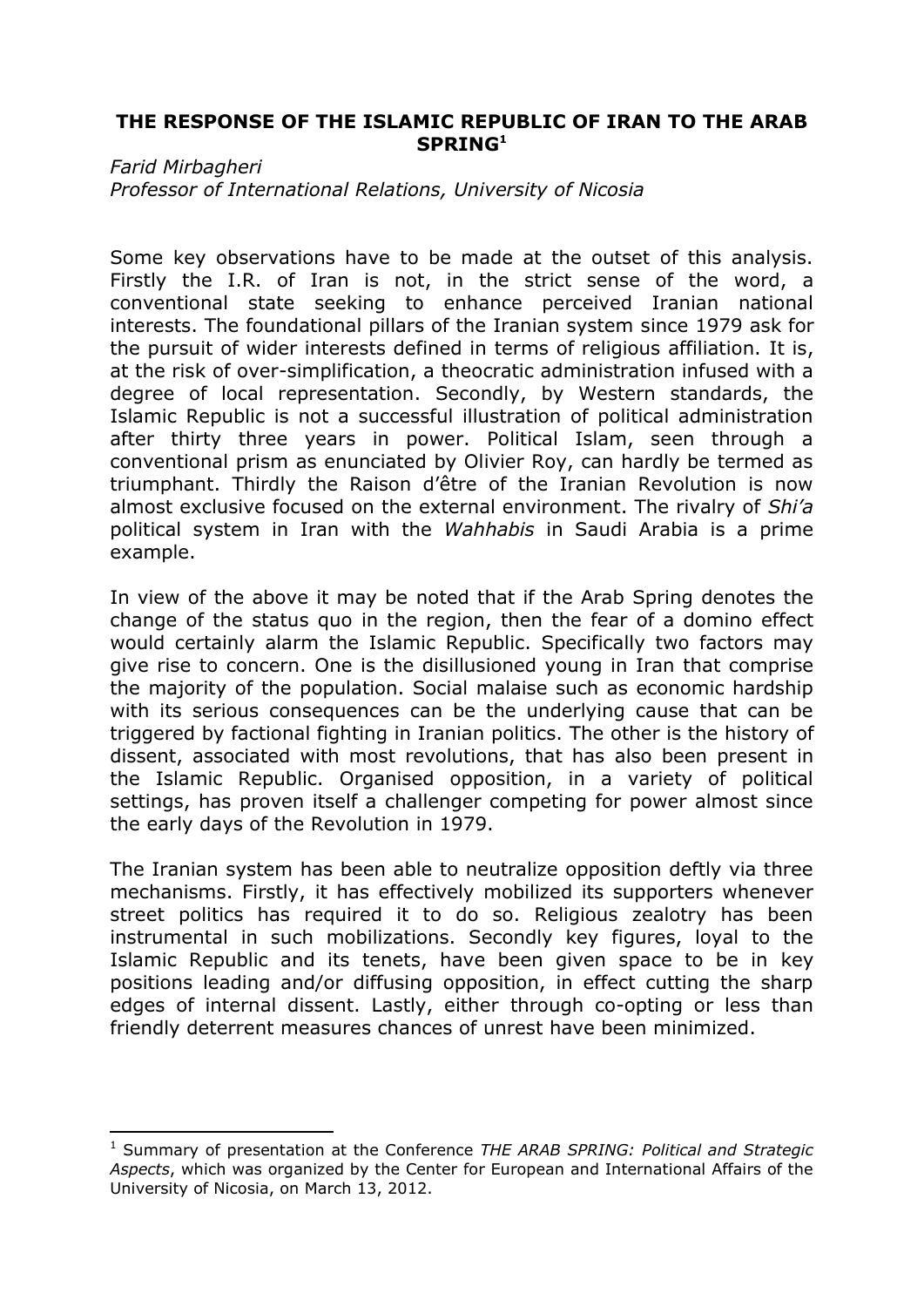Can the Arab Spring trigger instability in the Islamic Republic of Iran? The intelligent internal mechanism referred to above together with a degree of international acquiescence render a direct answer rather difficult. The latter refers to regional and global players, who due to economic and strategic interests may feel uneasy about the prospects of fundamental change in the Islamic Republic of Iran.

The I.R. of Iran's strategic interests are defined by religious/ideological imperatives. Accordingly the country has three main states and two nonstate allies in the region.

First is Iraq, which has a majority *Shi'a*-led government with Prime Minister Maliki. Second is the Lebanese government led by Prime Minister Mighati and supported by Hizbollah. Third is the minority Alawite government of Syria led by Bashar Assad. The non-stae actors comprise of Hizbollah in Lebanon headed by Hassan Nasrollah and the Islamic Jihad. Though the former are Shi'ites the latter belong to the Sunni sect of Islam. Hamas, a Sunni ally of the Islamic Republic until recently has now apparently parted ways and is seeking closer ties with the mainstream Arab governments.

Iran does not seem to have a monolithic approach to those countries that have been affected by the Arab spring. Starting with Egypt, the two countries have had acrimonious relations almost since the beginning of the Islamic Revolution in Iran. The naming of a main street in Tehran after the assassin of the Egyptian President Anwar Sadat did not help their relations either. During the uprising in Egypt the Islamic Brotherhood was quick to rebuff claims made by I. R. of Iran that its 2011 Revolution was anything like that of Iran in 1979. After the ousting of Mubarak, however, Egyptian authorities allowed the passage of two Iranian military vessels through the Suez Canal, which could indicate a potential for normalization of diplomatic relations between the two countries. However, for as long as the nationalist US-trained Egyptian army remains in power it will steer the country clear of a fundamentalist path.

In the Libyan case, the warm relations with Gaddafi in the early years of the Iranian Revolution, had given way in the past decade or so to a more luke-warm mode. In the eyes of many *Shi'a* zealots Gaddafi was responsible for the disappearance of a leading figure, Imam Mousa Sadr just before the Islamic Revolution in Iran. Iran tacitly supported the uprising against the Libyan ruler in 2011.

Iran has been supportive of change in Yemen and in Bahrain. The latter in particular has been of interest since its population is mainly *Shi'a* but the government is led by minority *Sunnis*.